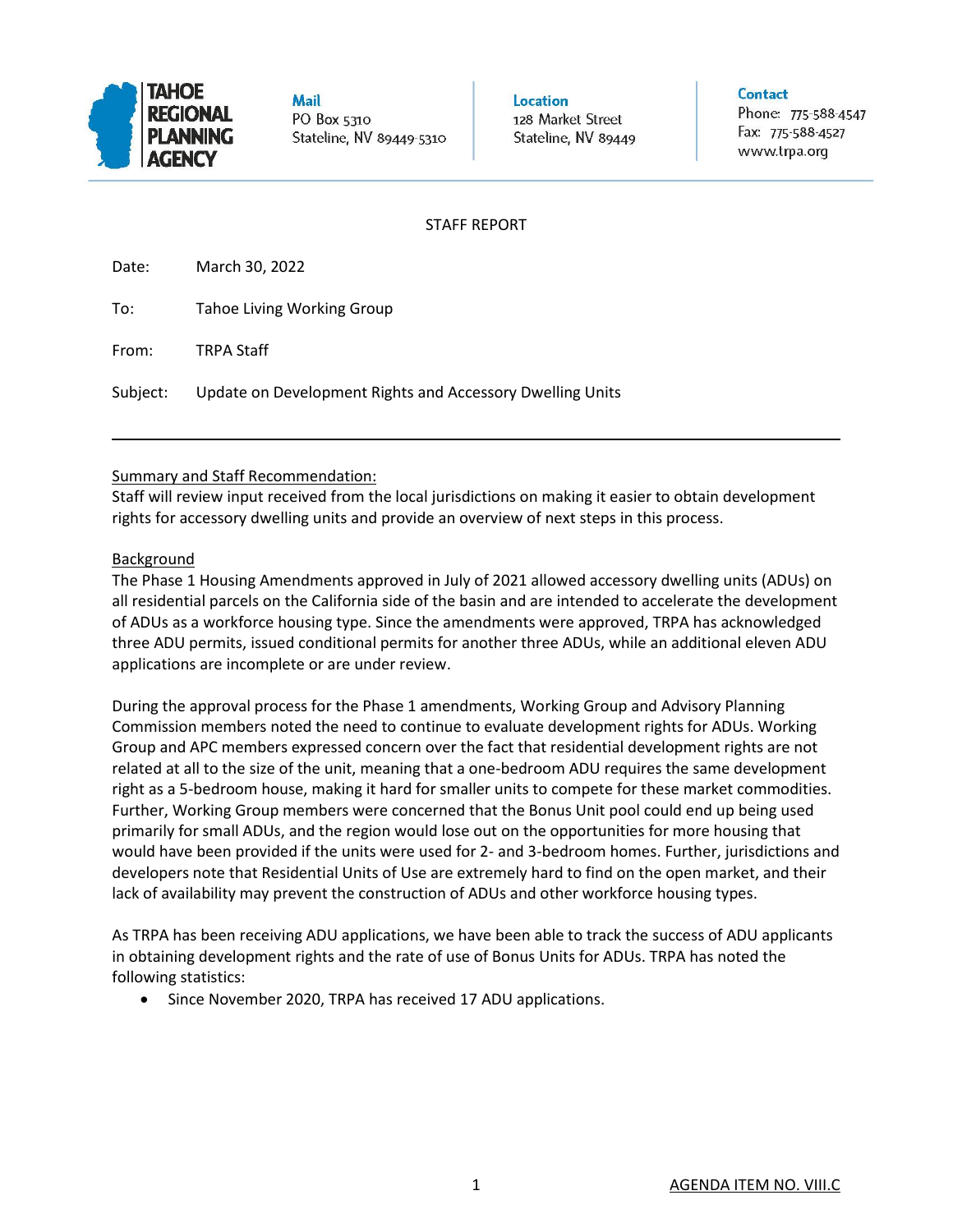- TRPA has acknowledged three of these ADU permits and has issued another three conditional permits. Of these six permits, four were for deed-restricted ADUs that were assigned Bonus Units, and two were for non deed-restricted ADUs.
- Of the remaining eleven permit applications, three propose deed-restricted units, three propose non deed-restricted units, and five have not specified whether the unit will be deed-restricted or not.
- Of the applications, one is for an ADU in El Dorado County, three are located in the City of South Lake Tahoe, and the remaining thirteen are located in Placer County.

Initially, applicants who wanted to build non deed-restricted units reported difficulty in finding residential units of use on the open market. The City of South Lake Tahoe has been able to offer a solution to that problem for applicants within the City by making some of its banked commercial floor area (CFA) available for sale for a reduced rate at the discretion of the City Manager. This CFA can then be converted to a Residential Unit of Use and used to construct an ADU.

At one-on-one meetings in January and February of 2022, TRPA and local jurisdiction staff discussed options for addressing the issues of scaling development rights and making banked development rights available.

### Discussion

During the one-on-one meetings, jurisdictions expressed support for the following avenues to make it easier to obtain development rights for ADUs.

- **Formalize processes for distributing banked development rights at the local level.** El Dorado County, Placer County, and Washoe County stated that they are in various stages of proposals to their boards of commissioners to formalize processes for disposition of banked development rights. This may open up pools of development rights that could be used for ADUs and other workforce housing. However, the jurisdictions noted that since their boards are interested in encouraging commercial development, they could be hesitant to allow much or all of the banked CFA to be used for residential development without assurance that the CFA could be replenished in a timely manner from the TRPA pool.
- **Clarify use of 200,000 square feet of CFA banked with TRPA**. The TRPA code states that a pool of 200,000 square feet of CFA shall only be made available after the 383,579 sf of remaining CFA is exhausted (Section 50.4.1). Jurisdictions requested that TRPA provide guidance about how this 200,000 square feet of CFA will be distributed, and clarify whether all 383,579 must be used up before the 200,000 can be tapped, or whether a jurisdiction can access the 200,000 square foot pool when only its own allocation is exhausted. Jurisdictions would be more likely to use their own banked CFA if they knew that they could draw from the TRPA pool without having to wait for all the other banked CFA in the basin to be utilized first. One option for the 200,000 square foot pool of CFA would be to make it available to replenish the Bonus Unit pool.